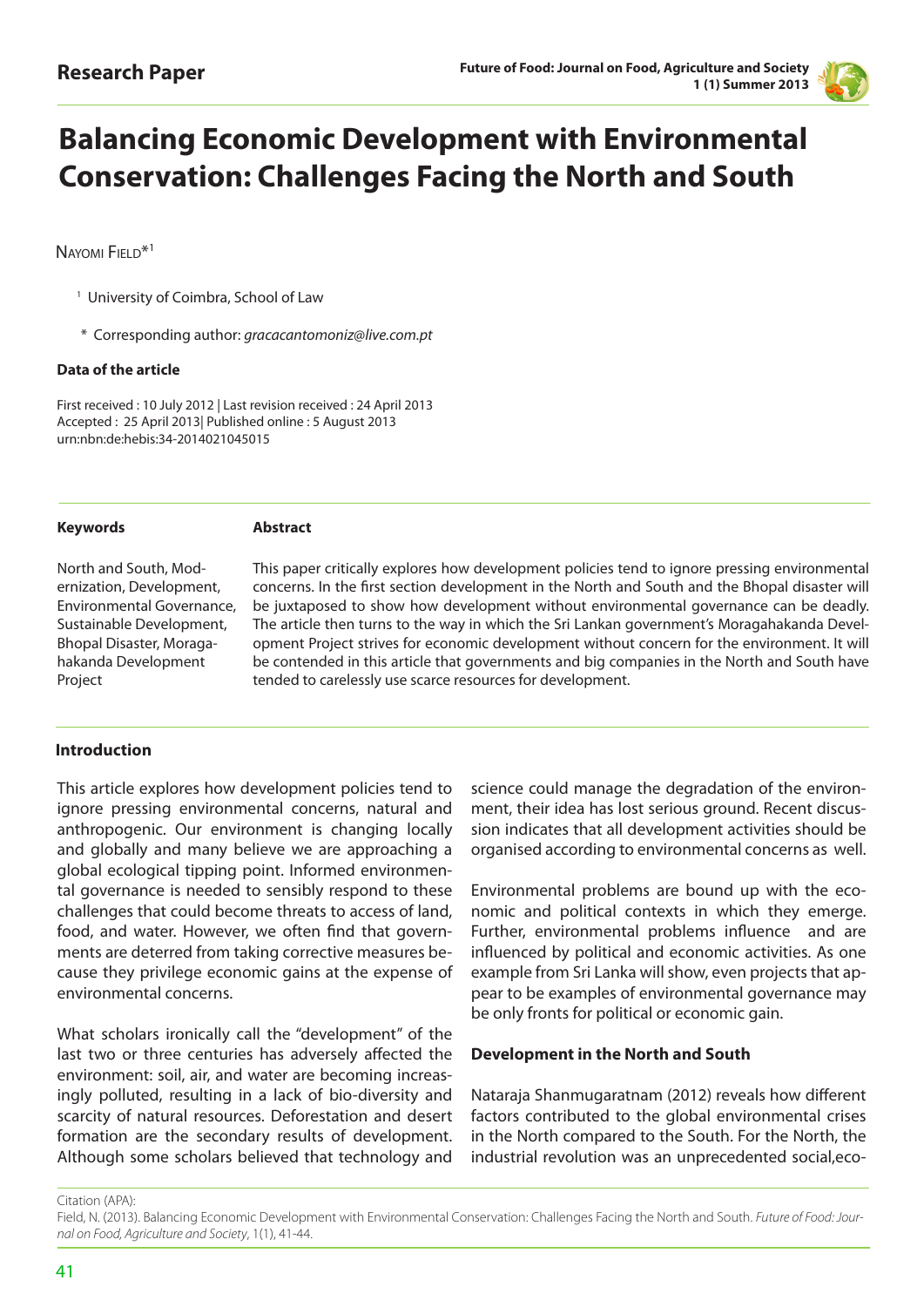

nomic, and cultural change. Generally speaking, in the colonial era the South provided the North with the resources to industrialise (Gupta 2012: 3). It reduced poverty and accelerated economic growth. According to Peter Hay (2009: 4), the impetus for environmentalism was born with the transformative impact of early industrialisation at the end of the eighteenth century. The total awareness of an environmental crisis in the North manifested in various forms: democratic freedom, student revolt, feminism, and eco-feminism. The crisis in the South was not driven by the industrial revolution, although it was certainly influenced by the systems of colonialism and capitalism that the colonial empires established in the South. Principle crises in the South were environmental degradation in the agricultural areas, natural forests, and mining centres linked to large-scale processes like mining of forest resources for export and shifting agriculture to steep slopes (Shanmugaratnam 2012: 178).

Andre Gunder Frank (1966) introduced 'dependency theory,' a way of thinking about the North and South that was rooted in a heartland-hinterland or core periphery spatial relationship (Mather and Chapman 1995: 59). Here the heartland represents European countries while hinterland Southern part of the world. The transition from peripheral to core status is hard to measure but some countries on the periphery can change their status. For example the United States has given an opportunity to countries in the South to export resource products to countries in the North. Core-periphery trade, however, often disadvantages the periphery, and growth in trade of manufactured goods has certainly been far greater than that of resources products (Mather and Chapman 1995: 59).

In line with Shanmugaratnam's emphasis on the difference between the North and South, political scientists often refer to the North as "developed countries" (DCs) and refer to the South as "less developed countries" (LDCs). Because LDCs tend to be poorer on a per-capita basis (Gupta 2012: 3) economic development might appear more attractive to LDC governments as ways to raise the standards of living in their country. Yet it is becoming clear that environmental governance is needed to genuinely raise the standards of living: because a large population of the rural poor directly depend on land for their food, economic policies in LDCs that tend to alienate the rural poor from land are extremely dangerous.

The distinction between LDC and DC might have outlived its usefulness, however. Some scholars, for example, argue that there are more differences between countries in the South than between the nations of the North and South (Toye 1988). Further, the North and South share overlapping histories of modernisation. Modernisation refers to processes of change like growing urbanisation, and new forms of economic activity, increase in specialisation of labour (Kearney 1978: 3-4).

Karl Marx theorised that these modernisation processes are tied up with the formation of two classes of society, the capitalistic and the labour class. Capitalists, Marx believed, try to gain profits in a short period rather than protecting the environment or human welfare. Marx used the phrase 'metabolism (Stoffwechsel) between man and earth' to explain the ecological disruption under capitalism (Alier 2003: 3). This ecological disruption that began at the end of the eighteenth century became very disruptive for peasants dependant on the environment for their livelihood.

One reason for this disruption was the chemicals created during the industrial revolution that were very harmful for the environment. For example, American pest authorities created and circulated chemicals such as DDT (dichloro-diphenyltrichloroethane) to control pests. Rachel Karson (1965) reveals the harmful reaction of these chemicals that directly affect the environment in her masterpiece "Silent Spring." Suroopa Mukherjee (2010: 20) writes how the excessive use of chemical fertilisers has today resulted in a "pesticide treadmill" that increases the price of foods with profit only going to the manufacturer owners.

The Bhopal disaster is a stark reminder of the conflicts between economic development and environmental disaster. The Union Carbine India Limited (UCLI) prided itself as playing a key role in India's development (Mukherjee 2010: 20). In 1975, the Indian government gave permission to the company to manufacture pesticides. The Indian government wanted to produce pesticides as a development strategy to increase food production in order to combat hunger. Yet the company was careless about safety hazards and in 1984, 42 tons of toxic gas leaked into the atmosphere that resulted in nearly 4000 deaths, and 550,000 after-effect injuries like kidney failure, lung cancer, liver disease, and birth defects as a result of genetic mutation (Mukherjee 2010). This was a stark reminder to countries not only in the South, but all over the world, about the potential harm that pesticide production can cause, especially at factories where safety regulations are not enforced.

## **Environment and the State**

Because there is great pressure on states to bring eco-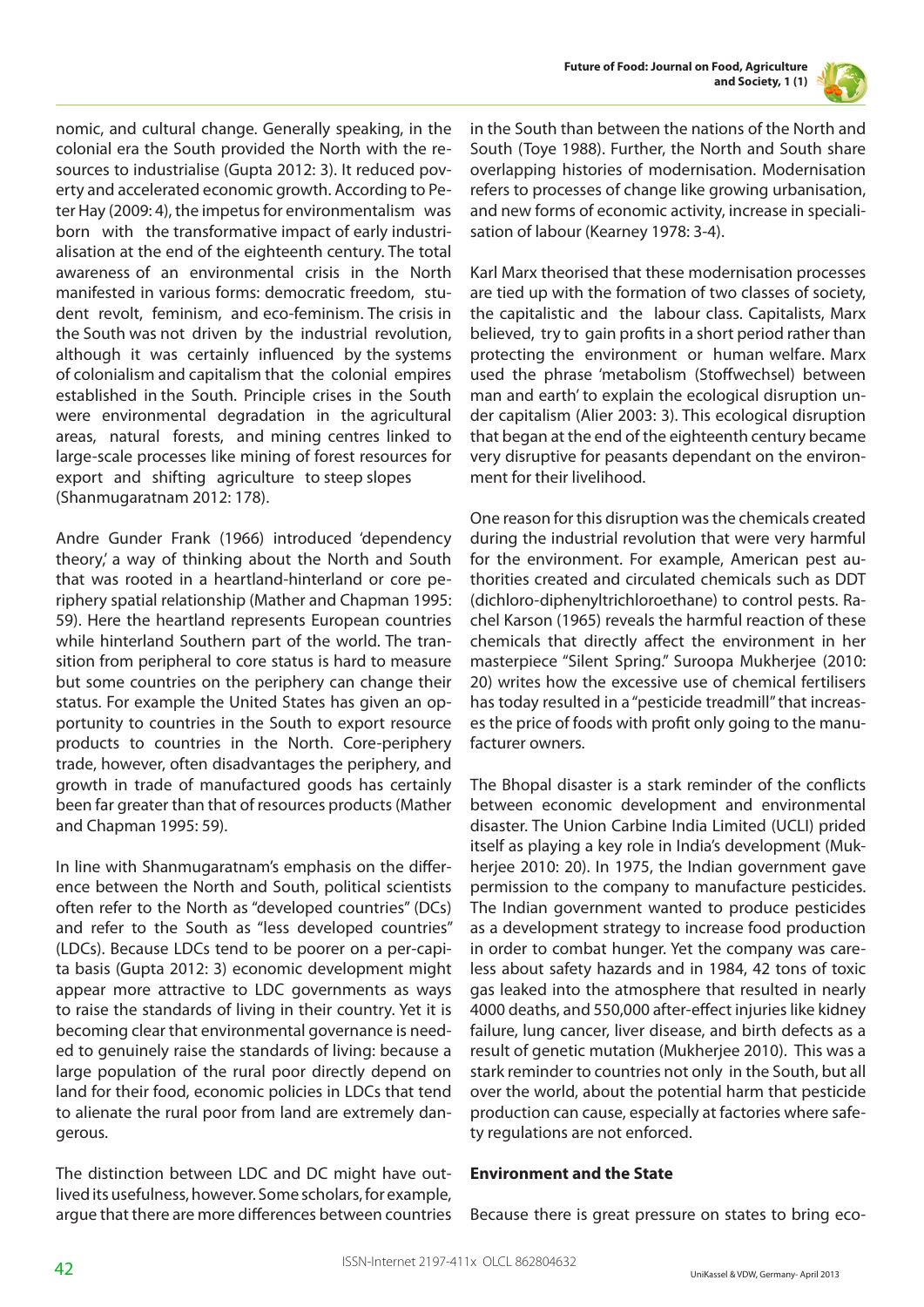

nomic development to countries, many are impatient to see economic growth even if it is unsustainable. After the Second World War, for example, African, Asian, and Latin American countries showed very little limited interest regarding environmental conservation because they had to focus more on development. The Bhopal disaster is only one example of many instances where development that neglects environmental concerns can have dire consequences for the human population.

This section begins with an example from Sri Lanka. In October 2000, the Sri Lankan Ministry of Mahaweli development and the Lahmeyer International Association forwarded a capacity report to the 'Moragahakanda Development Project.<sup>1</sup> Expected to be the second largest dam in Sri Lanka, the Moragahakanda dam should add 25 megawatts to the national grid, and provide an industrial water supply to the districts of Anuradhapura, Trincomalee, Polannaruwa, and Matale so that agriculture can develop in the North, East, and North-Western provinces. In the project report (2000: 24), section 3.13.4 uses the word 'Cost Recovery' which reveals the idea to sell the water. The section states: Recommendations for appropriate water charges will be given based on discussions with representatives of the concerned authorities and the on progress being made with the introduction of water charges at the time of reporting. (Chapabandara 2007: 26)

The main goal of the 'Moragahakanda Lake Project' is not for the paddy cultivation but for the subsidiary crops to have an economic value. On the one hand, it is under the term and condition of limiting the opportunities for paddy cultivation. Similarly, there is a possibility that the Moragahakanda dam would induce other industries instead of paddy cultivation. As Johnston states, when the state acts according to the whims and fancies of the capitalists, it is impossible to solve environmental problems (Johnston 1989, quoted in Sirisena 2010:194). The state, like in Sri Lanka, has responsibilities to manage bio- physical resources, but it is hard to see whether they accept or handle their duties well (Sirisena 2010:194). Although the government is responsible according to state policy to manage the environment many states have acted irresponsibly. For instance, in Brazil there are industries with out clear environmental laws so the air is polluted leading to health problems (Hardoy 1992, in Sirisena 2010: 198). Although the study is now outdated, Norton Ginsburg's 1957 study of the relationship between resources and economic growth is relevant to this example from Sri Lanka. Ginsburg concludes that to assist in economic development, resources need not lie within a country but they must be accessible. Accessibility implies both transport and export, which accumulate

the capital. One means of accumulating such capital is through exploiting resources within a country (Mather and Chapman 1995: 228).

If we examine the condition in China and Vietnam, it can be seen that socialist state policies have contributed much towards social and environmental catastrophe (Hershkovintz 1993, quoted in Sirisena 2010: 197). Some of the so-called third world countries broke away from the world system and reached some alternative lines in order to reconstruct and realign with the North on their own terms to form a more advantageous position. After the fall of the Berlin Wall parts of the Second World became First World, while others were incorporated into the South (Gupta 2012: 3). Today a few East Asian countries are referred to as newly industrialising countries (NICs) or 'the four tigers:' South Korea, Taiwan, Singapore and Hong Kong.

## **Conclusion**

During the past half century, industrialisation of the third world has influenced the environment drastically. Further, third world industrialisation influences and is influenced by changes in international interactions. This phenomenon has been termed by Chase-Dunn, Kawano, and Brewer as "structural globalisation" (2000), whereby changes in density of international interactions are in relation to local networks. The economic policies followed by the state for exporting natural resources such as minerals and different kind of fish has affected local communities drastically who have become marginalised socially and economically. Governments who introduce temporary palliatives must strive for genuine environmental governance. By overusing natural resources we are creating environments of scarcity.

It is a vital requirement for each country to properly manage their natural resources. Projects like the Moragahakanda Development Project must incorporate environmental policies and creatively brainstorm new methodologies for environmental governance. The more governments care only about profit when implementing economic policies, the closer we approach an ecological tipping point, locally and globally. If governments in the North and South integrate environmental governance into their development projects, the North and South can achieve new vistas of sustainable development.

## **Acknowledgements**

I would like to thank the anonymous readers at FOFJ for their insightful suggestions that significantly raised the standards of this article.